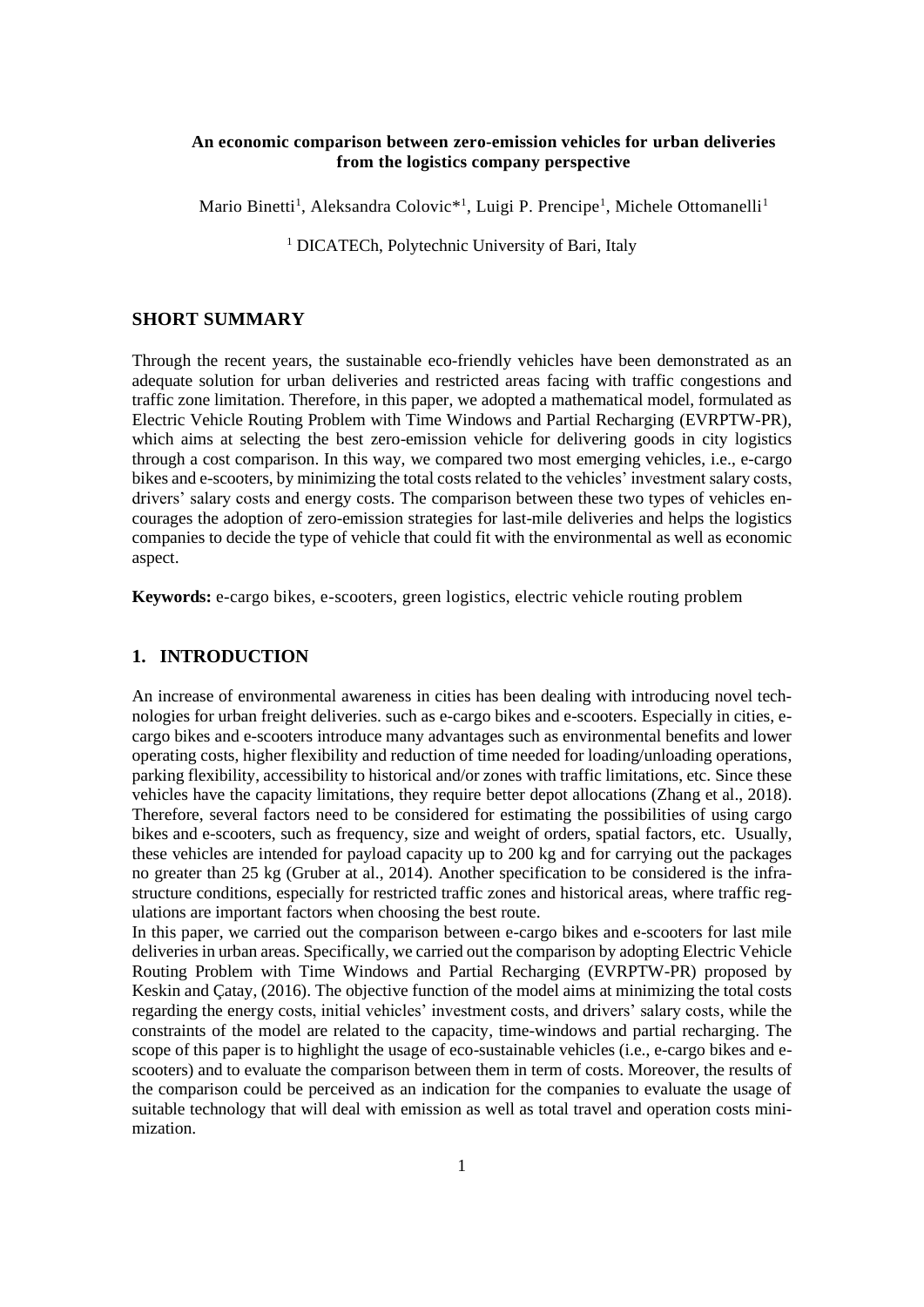The paper is summarized as follows. In Section 2 we provide the insight into the papers related to the proposed topic, while in Section 3 the mathematical formulation of the EVRPTW-PR for the specific problem is described. In Section 4 are reported the results of the numerical application on which we tested the model on the instanced of 10 and 15 customers. Finally, in the last section we provided the conclusion and further developments.

# **2. LITERATURE REVIEW**

Through the recent years, e-cargo bikes and e-scooters have been introduced in various cities to meet the environmental protection goals. For example, according to case study in Berlin, the comparison of cargo bikes with commercial vehicles showed the reduction of emissions costs up to 22 % and delivery costs up to 28 %. Compared with diesel vehicles, this technology offers wide spectrum of possibilities for delivering shipments on smaller distances, especially on distances up to 5 km (Rudolph & Gruber, 2017). Another case study in Berlin carried out the comparison between cargo bikes and car messengers in view of traversed distance, the volume of shipments and delivery service (Gruber & Lenz, 2014). Total traversed distance on last mile deliveries considering zone restrictions, narrow streets and traffic regulation, accounted in 5.1 km for cargo bikes and 11.3 for car messengers. Moreover, the comparison of these two modes considering the total weight and volume carried by vehicle on last mile deliveries, showed that 42 % of shipments could be substantiable by cargo bikes. However, the market for cargo bikes hasn't been showing its full potential. The opportunities for cargo bike technology are manly determinized by the typology, commercial achievements, and targets of stakeholders (Rudolph & Gruber, 2017). On the other side, e-scooter has been barely investigated from freight transportation point of view. Most of the papers in the literature have been showing the effectiveness of e-scooters for people micromobility purposes (Fistola et al. 2022; Ricci & Bogenberger, 2021).

To the best of our knowledge, the comparison between eco-sustainable technologies, in particular e-cargo bikes and e-scooters, has been scarcely investigated in the literature with the exception of Nocerino et al. (2016). The authors made a comparison between traditional and e-fleet including e-scooters, e-cargo bikes and e-bikes alternatives for urban deliveries through a real case study application. Specifically, they observed by four pilots the effectiveness of e-fleet in terms of reduction of  $CO<sub>2</sub>$  emissions and energy savings in urban logistics. However, in this paper, we went further in evaluating the cost comparison between e-scooters and e-cargo bikes from logistics companies point of view by following modeling perspective.

#### **3. PROBLEM DESCRIPTION**

In this section, we describe the mathematical formulation of the EVRPTW-PR adopted by Keskin and Çatay, (2016). Here the problem is formulated considering the specific light EV and the logistics companies' perspective.

The goal of the EVRPTW-PR model is to evaluate which zero-emission vehicle (in this case escooter or e-cargo bike) would be the best option for the last-mile delivery.

The problem is formulated as a mixed-integer linear programming model and is defined on a directed graph  $G = (V_{d,N+1}, A)$  where sets of arcs  $A = \{(i,j) | i,j \in V_{d,N+1}, i \neq j\}$ . The set  $V_{d,N+1}$  is composed of the depot  $V_d$ , the set of customers  $V_c$ , the set of dummy stations  $\tilde{V}_s$ , where the set of dummy stations  $\tilde{V}_s$  allows several visits to each recharging station. Also, the set of homogenous vehicles  $K = \{1, ..., w\}$  is located at the depot  $V_d$  so that the total number of vehicles w are starting the trip from  $V_d = \{0\}$  and finishing at  $V_d = \{N + 1\}$ , located at the same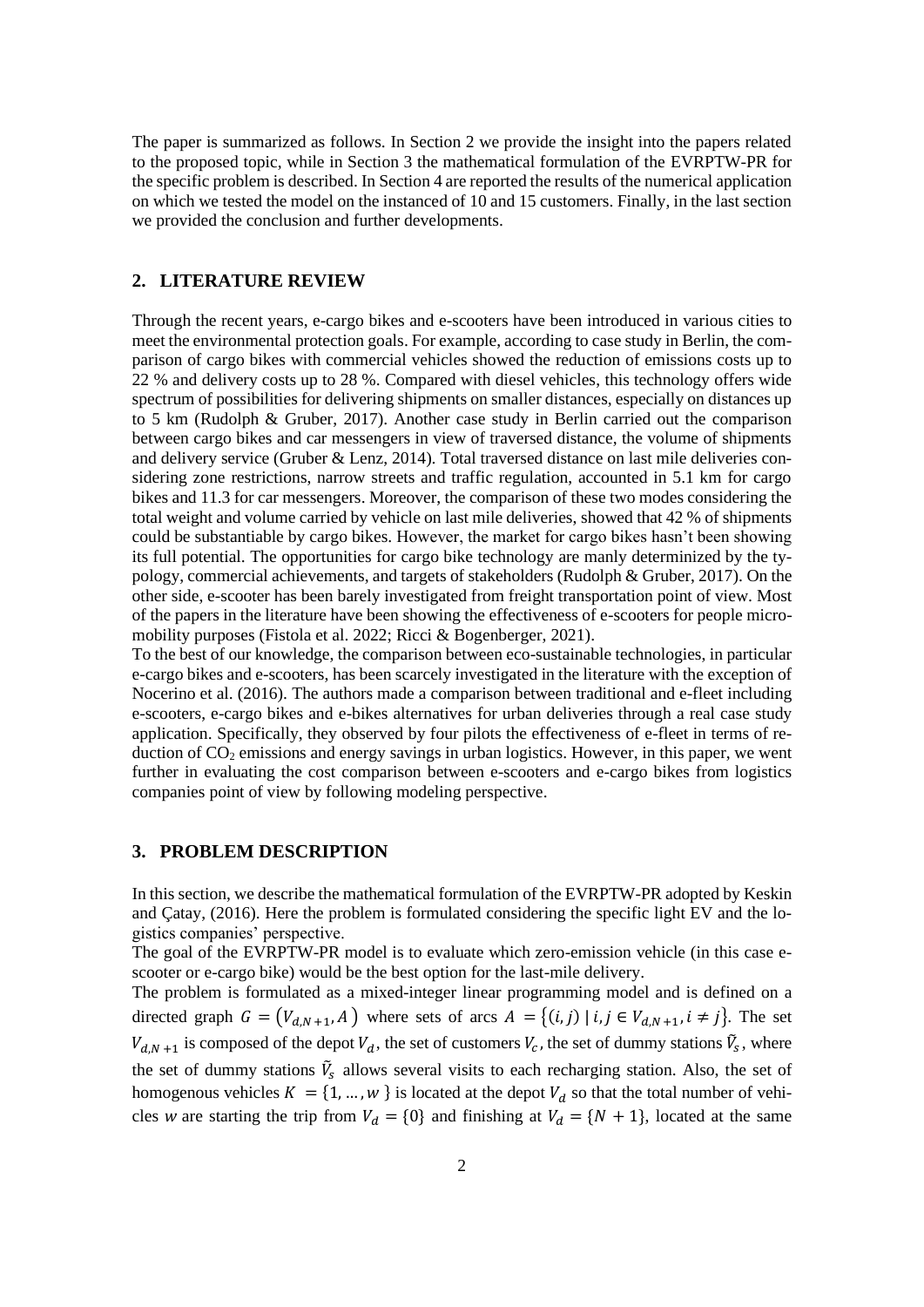point. Therefore, sets, parameters, and decision variables of EVRPTW-PR model are reported in Table 1.

| <b>Sets</b>                                                                                                                                                                                                                                                |                                                                                                                                                                                                                                                                                                                                                                                                                                                                                                                                                                                                                                                                                                                                                             |  |  |  |  |  |
|------------------------------------------------------------------------------------------------------------------------------------------------------------------------------------------------------------------------------------------------------------|-------------------------------------------------------------------------------------------------------------------------------------------------------------------------------------------------------------------------------------------------------------------------------------------------------------------------------------------------------------------------------------------------------------------------------------------------------------------------------------------------------------------------------------------------------------------------------------------------------------------------------------------------------------------------------------------------------------------------------------------------------------|--|--|--|--|--|
| ${\cal V}_d$<br>$V_s$<br>$\tilde{V}_s$<br>$V_c$<br>$\tilde{V}_{N+1}$<br>$\cal K$<br>$V_{d,N\,+1}$                                                                                                                                                          | Depot, $V_d = \{0\}$ , $V_d = \{N + 1\}$<br>Set of stations, $V_s = \{1, , m\}$<br>Set of dummy stations<br>Set of customers, $V_c = \{1, , n\}$<br>Set of dummy stations and customers, $\tilde{V}_{N+1} = \tilde{V}_S \cup V_C \cup \{N+1\}$<br>Set of vehicles, $K = \{1, , w\}$<br>Set of all nodes, $V_{d,N+1} = V_d \cup \tilde{V}_{N+1}$                                                                                                                                                                                                                                                                                                                                                                                                             |  |  |  |  |  |
| <b>Parameters</b>                                                                                                                                                                                                                                          |                                                                                                                                                                                                                                                                                                                                                                                                                                                                                                                                                                                                                                                                                                                                                             |  |  |  |  |  |
| $\boldsymbol{n}$<br>m<br>$\ensuremath{W}$<br>$d_{ij}$<br>$t_{ij}$<br>$\mathcal C$<br>$g_{h}^{\phantom{\dag}}$<br>$\boldsymbol{\mathcal{V}}$<br>$\boldsymbol{Q}$<br>$[e_i, l_i]$<br>$\boldsymbol{s}_i$<br>$\mathfrak{q}_i$<br>$c_e^w$<br>$c_v^w$<br>$c_d^w$ | Number of customers<br>Number of stations<br>Number of vehicles<br>Distance between vertices $i$ and $j$<br>Travel time between vertices $i$ and $j$<br>Capacity of vehicles in $K$<br>Recharging rate of vehicles in $K$<br>Fuel consumption rate of vehicles in $K$<br>Average speed of vehicles in $K$<br>Battery capacity of vehicles in K<br>Time window of each vertex $i \in \tilde{V}_{V_d,N+1}$<br>Service time of each vertex $i \in \tilde{V}_{V_d,N+1}$ where $s_{V_d}, s_{\tilde{V}_S}, s_{N+1} = 0$<br>Demand of each vertex $i \in \tilde{V}_{V_d,N+1}$ [kg]<br>Electric energy cost of vehicles $w \ [\epsilon/km]$<br>Vehicle's <i>w</i> initial investment cost $[\mathcal{E}/h]$<br>Driver's salary cost of vehicles $w [\mathcal{E}/h]$ |  |  |  |  |  |
| <b>Decision variables</b>                                                                                                                                                                                                                                  |                                                                                                                                                                                                                                                                                                                                                                                                                                                                                                                                                                                                                                                                                                                                                             |  |  |  |  |  |
| $\tau_{ki}$<br>$u_{ki}$<br>$y_{ki}$<br>$Y_{ki}$                                                                                                                                                                                                            | Arrival time at vertex $i \in \tilde{V}_{V_d, N+1}$ for all $k \in K$<br>Remain cargo on arrival at vertex $i \in \tilde{V}_{V_d,N+1}$ for all $k \in K$<br>Remain charge level on arrival at vertex $i \in \tilde{V}_{V_d,N+1}$ for all $k \in K$<br>Battery state of charge on departure from vertex $i \in \tilde{V}_{V_d,N+1}$                                                                                                                                                                                                                                                                                                                                                                                                                          |  |  |  |  |  |
| $x_{kij}$                                                                                                                                                                                                                                                  | Binary decision variable where $k \in K$ and $i, j \in \tilde{V}_{V_d, N+1}$                                                                                                                                                                                                                                                                                                                                                                                                                                                                                                                                                                                                                                                                                |  |  |  |  |  |

# **Table 1: Nomenclature of the proposed EVRPTW-PR**

The mathematical formulation of the EVRPTW-PR is then specified as follows:  
\n
$$
f(x) = \sum_{k \in K} \sum_{i,j \in V_{d,N+1}} d_{ij} \cdot x_{kij} \cdot c_e^w + c_v^w \cdot w + c_d \cdot \left(w + \left(t_{ij} + s_{ij}\right) \cdot x_{kij}\right), \ i \neq j
$$
\n
$$
s.t. \tag{1}
$$

$$
\sum_{j \in V_{N+i}} x_{kj} = 1, \forall k \in K, \quad i \in V_d = \{0\}, \ i \neq j
$$
 (2)

$$
\sum_{j \in V_{N+1}}^{j \in V_{N+1}} x_{kji} = 1 \,, \forall k \in K \quad , \quad i \in V_d = \{N+1\}, \ i \neq j \tag{3}
$$

$$
\sum_{j \in V_{N+1}} x_{kji} = 1, \forall k \in \mathbb{A} \quad , \quad t \in V_d = \{N+1\}, \quad t \neq j
$$
\n
$$
\sum_{k \in K} x_{kij} + \sum_{k \in K} x_{kji} \leq 1, \quad \forall i \in V_d, \quad \forall j \in V_{N+1}, \quad i \neq j
$$
\n
$$
(4)
$$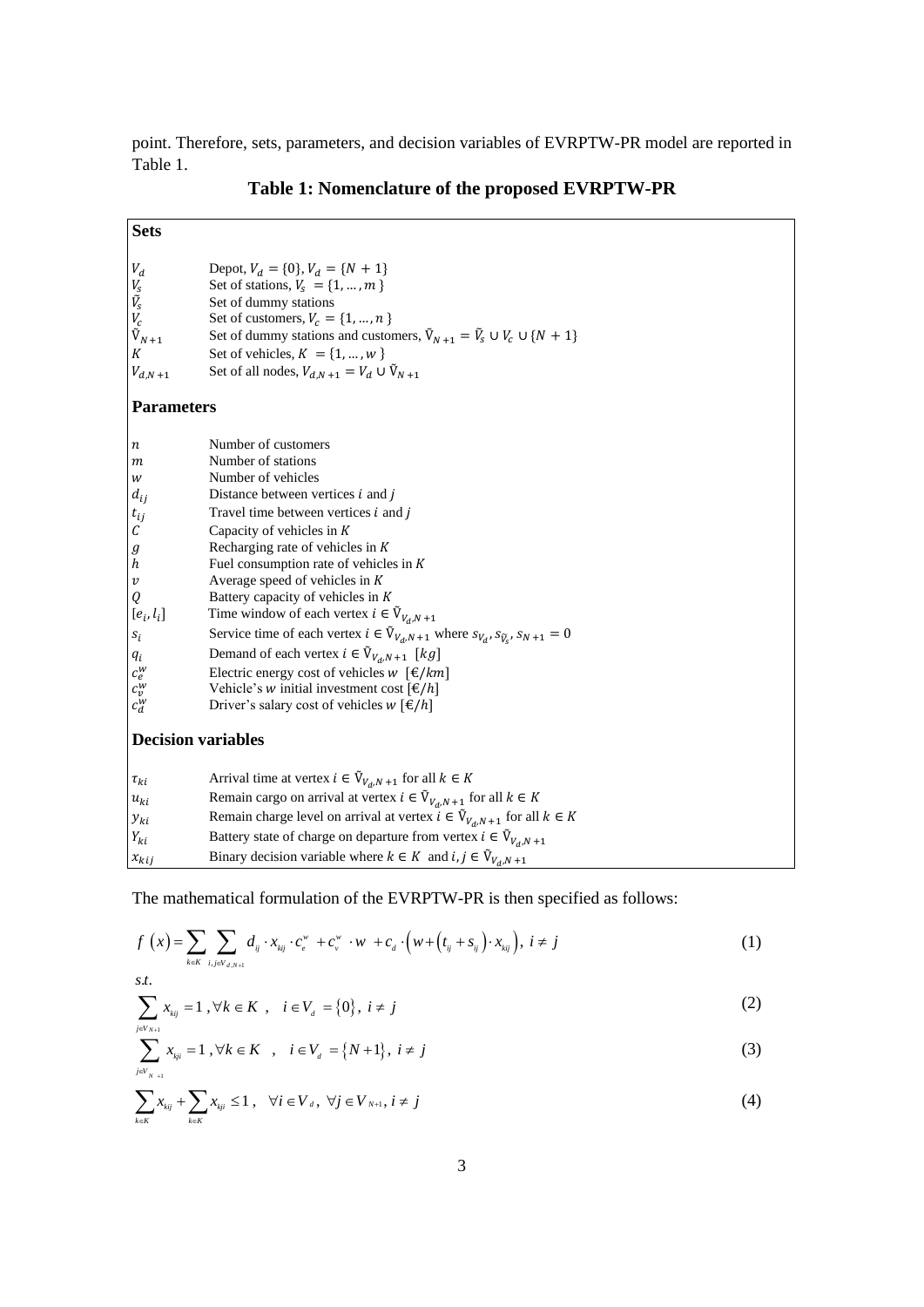$$
\sum_{k \in K} \sum_{i \in V_d} x_{kj} = 1 \,, \quad \forall j \in V_c \,, i \neq j \tag{5}
$$

$$
\sum_{k \in K} \sum_{i \in V_{N+1}}^{i \in V_{i}} x_{kji} = 1 \,, \quad \forall j \in V_{c} \,, i \neq j \tag{6}
$$

$$
\sum_{k \in K} \sum_{i \in V_{N+1}} x_{kj} = 1, \quad \forall j \in V_c, \ i \neq j
$$
\n
$$
\sum_{i \in V_d} x_{kj} - \sum_{i \in V_{N+1}} x_{kj} = 0, \quad \forall j \in V_c, \ \forall k \in K, \ i \neq j
$$
\n
$$
(7)
$$

$$
\sum_{i \in V_{N+1}} x_{kij} \ge 0 \quad , \forall j \in V_s, \quad \forall k \in K \quad , i \ne j \tag{8}
$$

$$
\sum_{i\in V_{N+1}} x_{kji} \ge 0 \,, \quad \forall j \in V_s, \, \forall k \in K \,, \, i \ne j \tag{9}
$$

$$
\sum_{i \in V_{N+1}} x_{kji} \ge 0, \quad \forall j \in V_s, \forall k \in K, \quad i \ne j
$$
\n
$$
\sum_{i \in V_{d}} x_{kij} - \sum_{i \in V_{N+1}} x_{kji} = 0, \quad \forall j \in V_s, \forall k \in K, \quad i \ne j
$$
\n
$$
(10)
$$

$$
x_{\scriptscriptstyle{kij}} + x_{\scriptscriptstyle{kji}} \le 1 \,, \quad \forall i \in V_{\scriptscriptstyle N+1}, \, \forall j \in V_{\scriptscriptstyle s}, \forall k \in K \,, \, i \ne j \tag{11}
$$

$$
\begin{aligned}\n\mathcal{L}_{kj} & \mathcal{L}_{kj} & \Delta \mathcal{L}_{kj} & \Delta \mathcal{L}_{kj} & \Delta \mathcal{L}_{kj} & \Delta \mathcal{L}_{kj} & \Delta \mathcal{L}_{kj} & \Delta \mathcal{L}_{kj} & \Delta \mathcal{L}_{kj} & \Delta \mathcal{L}_{kj} & \Delta \mathcal{L}_{kj} & \Delta \mathcal{L}_{kj} & \Delta \mathcal{L}_{kj} & \Delta \mathcal{L}_{kj} & \Delta \mathcal{L}_{kj} & \Delta \mathcal{L}_{kj} & \Delta \mathcal{L}_{kj} & \Delta \mathcal{L}_{kj} & \Delta \mathcal{L}_{kj} & \Delta \mathcal{L}_{kj} & \Delta \mathcal{L}_{kj} & \Delta \mathcal{L}_{kj} & \Delta \mathcal{L}_{kj} & \Delta \mathcal{L}_{kj} & \Delta \mathcal{L}_{kj} & \Delta \mathcal{L}_{kj} & \Delta \mathcal{L}_{kj} & \Delta \mathcal{L}_{kj} & \Delta \mathcal{L}_{kj} & \Delta \mathcal{L}_{kj} & \Delta \mathcal{L}_{kj} & \Delta \mathcal{L}_{kj} & \Delta \mathcal{L}_{kj} & \Delta \mathcal{L}_{kj} & \Delta \mathcal{L}_{kj} & \Delta \mathcal{L}_{kj} & \Delta \mathcal{L}_{kj} & \Delta \mathcal{L}_{kj} & \Delta \mathcal{L}_{kj} & \Delta \mathcal{L}_{kj} & \Delta \mathcal{L}_{kj} & \Delta \mathcal{L}_{kj} & \Delta \mathcal{L}_{kj} & \Delta \mathcal{L}_{kj} & \Delta \mathcal{L}_{kj} & \Delta \mathcal{L}_{kj} & \Delta \mathcal{L}_{kj} & \Delta \mathcal{L}_{kj} & \Delta \mathcal{L}_{kj} & \Delta \mathcal{L}_{kj} & \Delta \mathcal{L}_{kj} & \Delta \mathcal{L}_{kj} & \Delta \mathcal{L}_{kj} & \Delta \mathcal{L}_{kj} & \Delta \mathcal{L}_{kj} & \Delta \mathcal{L}_{kj} & \Delta \mathcal{L}_{kj} & \Delta \mathcal{L}_{kj} & \Delta \math
$$

$$
0 \le u_{ki} \le C, \quad \forall k \in K, i \in V_a = \{0\}
$$
  
\n
$$
0 \le u_{kj} \le u_{ki} - q_{ki} \cdot x_{kij} + C \cdot (1 - x_{kij}), \quad \forall i \in V_a, \forall j \in V_{N+1}, \forall k \in K, i \ne j
$$
\n
$$
(12)
$$

$$
0 \le u_{kj} \le u_{ki} - q_{ki} \cdot x_{kij} + C \cdot (1 - x_{kij}), \quad \forall i \in V_a, \forall j \in V_{N+1}, \forall k \in K, i \ne j
$$
\n
$$
0 \le y_{kj} \le y_{kj} - h \cdot d_{kj} \cdot x_{kij} + Q \cdot (1 - x_{kij}), \quad \forall i \in V_a \cup V_c, \forall j \in V_{N+1}, \forall k \in K, i \ne j
$$
\n
$$
y_{kj} \le Y_{ki} - h \cdot d_{kj} \cdot x_{kij} + Q \cdot (1 - x_{kij}), \quad \forall i \in V_a \cup V_s, \forall j \in V_{N+1}, \forall k \in K, i \ne j
$$
\n
$$
(15)
$$

$$
y_{kj} \le Y_{ki} - h \cdot d_{kij} \cdot x_{kij} + Q \cdot (1 - x_{kij}), \quad \forall i \in V_a \cup V_s, \forall j \in V_{N+1}, \forall k \in K, i \ne j
$$
 (15)

$$
y_{ki} \le Y_{ki} \le Q \, , \quad \forall i \in V_a \cup V_s, \forall k \in K \tag{16}
$$

$$
y_{ki} \le Y_{ki} \le Q , \quad \forall i \in V_d \cup V_s, \forall k \in K
$$
\n
$$
\tau_{ki} + (t_{kij} + s_{ki}) \cdot x_{kij} - l_0 (1 - x_{kij}) \le \tau_{kj} , \quad \forall i \in V_d \cup V_c, \forall j \in V_{N+1}, \forall k \in K , i \ne j
$$
\n
$$
\tau_{ki} + t_{kij} \cdot x_{kij} + g \cdot (Y_{ki} - y_{ki}) - (l_0 + g \cdot Q) \cdot (1 - x_{kij}) \le \tau_{kj} , \quad \forall i \in V_s, \forall j \in V_{N+1}, \forall k \in K , i \ne j
$$
\n(18)

$$
\tau_{\scriptscriptstyle ki} + t_{\scriptscriptstyle kij} \cdot x_{\scriptscriptstyle kij} + g \cdot (Y_{\scriptscriptstyle ki} - y_{\scriptscriptstyle ki}) - (l_{\scriptscriptstyle 0} + g \cdot Q) \cdot (1 - x_{\scriptscriptstyle kij}) \leq \tau_{\scriptscriptstyle kij}, \quad \forall i \in V_{\scriptscriptstyle s}, \ \forall j \in V_{\scriptscriptstyle N+1}, \forall k \in K \ \ i \neq j \tag{18}
$$

$$
x_{kij} \in \{0,1\}, \quad \forall i, j \in V_{d,N+1}, \ \forall k \in K \ , \ i \neq j
$$
 (19)

$$
u_{ki}, y_{ki}, Y_{ki}, \tau_{ki} \ge 0 , \quad \forall i \in V_{d,N+1}, \forall k \in K
$$
\n
$$
(20)
$$

The objective function (1) minimizes the total costs, such as travel costs, initial vehicles' investment costs, drivers' salary costs. Constraints  $(2) - (3)$  ensure that each vehicle starts and finishes its route at the depot. Constraint (4) avoid the cycles between nodes. Constraints  $(5) - (6)$  ensure that each customer could be visited by one vehicle once. Constraint (7) ensures the number of arcs leaving and entering at each customer node. Constraints  $(8) - (9)$  ensure that each station can be visited more times by one or more vehicles. Constraints  $(10) - (11)$  are related to the number of links entering and leaving from each station by avoiding cycles between stations. Constraints  $(12) - (13)$  are meeting the demand request at each node and ensure nonnegative remaining cargo load. Constraints  $(14) - (16)$  are related to the battery's partial charging for each vehicle at the station. Constraints  $(17) - (18)$  are related to the time window constraints and subtour elimination. Constraint (19) is related to the binary variable that is equal to 1 if the vehicle  $k$  is traveling on arc  $(i, j)$ , 0 otherwise. Constraint (20) ensures that remaining cargo level u, remaining charge level y, battery state of charge Y, and arrival time  $\tau$  are greater or equal than zero.

## **4. NUMERICAL APPLICATION AND RESULTS**

We implemented the EVRPTW-PR in CPLEX 12.10 that uses the exact method as a solution approach. The proposed model was run with an Intel(R) Core (TM)  $i7-8550U$  CPU (1.80GHz)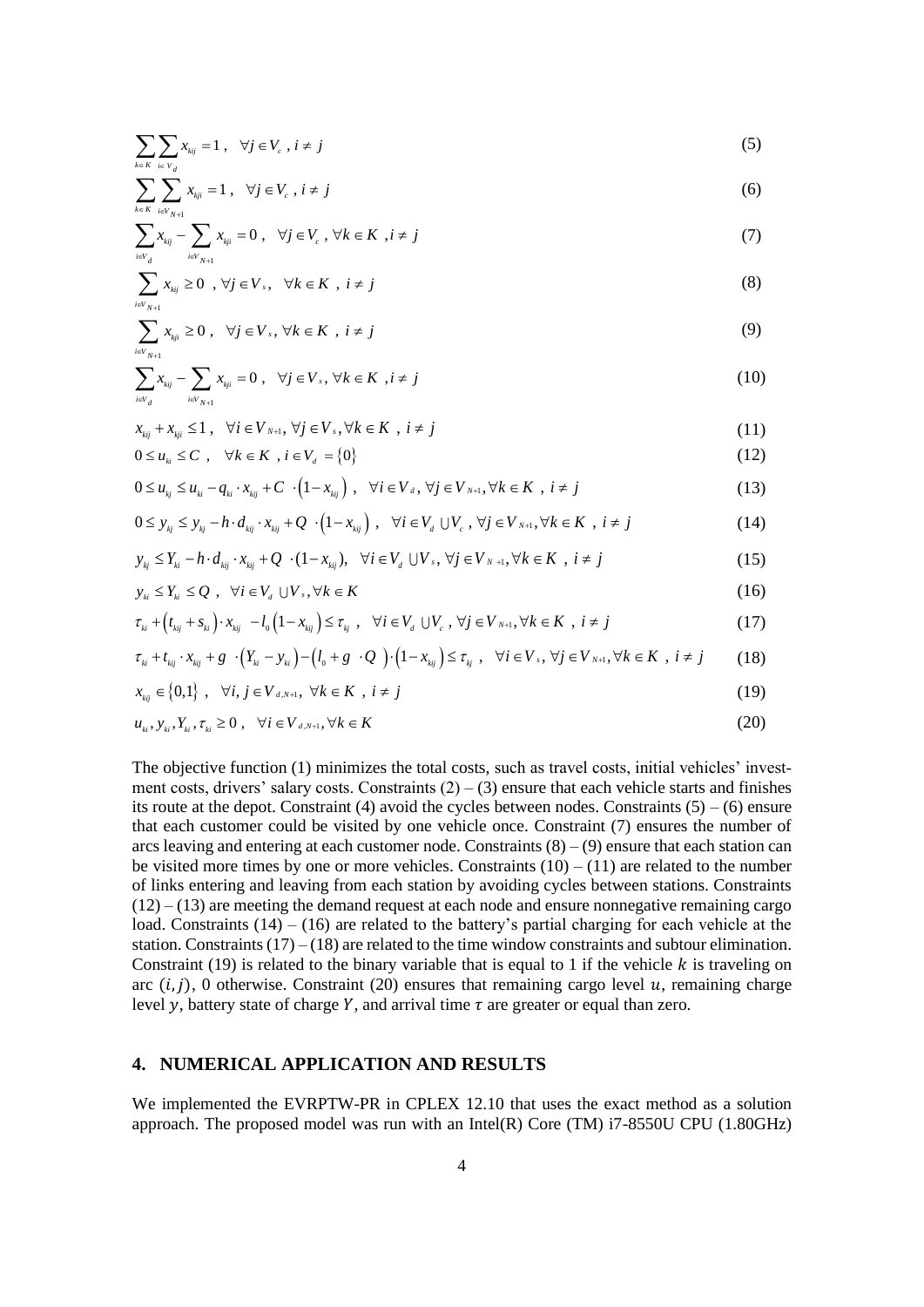and 16GB of RAM. We validated the proposed model on the instances with 10 and 15 customers proposed by Colovic and Prencipe, (2020) and tested by Caggiani et al. (2020).

We set the values of capacity C, average speed v, capacity of battery O, and recharging rate q for e-scooters equal to 175 kg, 16 km/h, 4 kWh, and 0.571 kWh/h, while the values for e-cargo bikes are equal to 80 kg, 17 km/h, 0.54 kWh, and 0.135 kWh/h, respectively (see Nocerino et al., 2016). Additionally, we set the value of fuel consumption rate h for e-scooters as 0.035 kWh/km, and for e-cargo bikes as 0.01 kWh/km. Moreover, the value  $c_e^w$  related to the electric energy costs was set as 0.0021  $\epsilon$ /km for e-scooters and 0.0006  $\epsilon$ /km for e-cargo bikes. The value  $c_v^w$  related to the vehicle's initial investment costs was set as  $8.3 \text{ E/day}$  for e-scooters and for e-cargo bikes as 0.274  $\epsilon$ /day. The value  $c_d^w$  related to the drivers' salary costs was set as 10  $\epsilon$ /day for e-scooters and e-cargo bikes  $\epsilon$ /day. Therefore, we reported these values in Table 2.

| <b>Parameter</b>             | e-scooter | e-cargo bike |
|------------------------------|-----------|--------------|
| $C$ [kg]                     | 175       | 80           |
| $\nu$ [km/h]                 | 16        | 17           |
| $Q$ [kWh]                    |           | 0.54         |
| $q$ [kWh/h]                  | 0.035     | 0.01         |
| $c_e^w$ [ $\varepsilon$ /km] | 0.0021    | 0.0006       |
| $c_{n}^{W}$ [kWh/km]         | 8.3       | 0.274        |

 $c_d^w[\text{E/day}]$  10 10

**Table 2: The values of the parameter used in EVRPTW-PR**

The results of the comparison between e-scooters and e-cargo bikes are reported in Table 3. For all instances of 10 customers and some instances with 15 customers we obtained a good-quality solutions in a low computation time. For other instances with 15 customers, we fixed the time limit as 3600 s. In general, the number of used e-scooters for the instances of 10 customers is up to 2, while for e-cargo bikes is up to 3. However, the number of used vehicles for instances of 15 customers increased up to 4 for e-cargo bikes and up to 3 for e-scooters, which is due to the higher payload capacity of e-scooters. In specific, we can observe that e-cargo bikes are the more economically convenient solution when the number of used vehicles (e-cargo bikes/e-scooters) is the same, as reported for the instances r102C10, rc102C10 and r102C15. Additionally, the instance r102C15 resulted in the highest gap in the terms of objective function gap  $\Delta f = f_1 - f_2$ , where the values of  $f_1$  and  $f_2$  are the objective functions of e-scooters and e-cargo bikes, respectively. Also, the values of  $w_1$  and  $w_2$  are related to the optimal number of used e-scooters and e-cargo bikes, respectively.

**Table 3: The values of the parameter used in EVRPTW-PR**

|                         | <b>EVRPTW-PR</b>              |                   |         |                |                            |        |                                                    |  |
|-------------------------|-------------------------------|-------------------|---------|----------------|----------------------------|--------|----------------------------------------------------|--|
| <i><u>Instances</u></i> | $W_1$                         | $(\epsilon$ /day) | t(s)    | $W_2$          | $f_2$<br>$(\epsilon$ /day) | t(s)   | gap<br>$\Delta f = f_1 - f_2$<br>$(\epsilon$ /day) |  |
| $E1-c101C10$            | 2                             | 66.202            | 4.01    | 3              | 60.308                     | 17.48  | 5.894                                              |  |
| E1-c104C10              | 2                             | 64.484            | 2.09    | 3              | 59.225                     | 51.75  | 5.259                                              |  |
| E1-r102C10              | 2                             | 43.885            | 28.62   | 2              | 27.895                     | 106.37 | 15.99                                              |  |
| $E1 - r103C10$          |                               | 23.898            | 0.59    | 2              | 26.071                     | 2      | $-2.173$                                           |  |
| E1-rc102C10             | 2                             | 46.275            | 0.69    | 2              | 40.361                     | 2.36   | 5.914                                              |  |
| E1-rc108C10             |                               | 27.217            | 1.25    | 2              | 29.302                     | 8.41   | $-2.085$                                           |  |
| E1-c103C15              | 2                             | 77.317            | 3505.18 | $\overline{4}$ | 82.015                     | 3600   | $-4.698$                                           |  |
| E1-c106C15              |                               | 59.152            | 24.85   | 3              | 69.795                     | 3.95   | $-10.643$                                          |  |
| $E1 - r102C15$          | 3                             | 66.398            | 3600    | 3              | 41.911                     | 3600   | 24.487                                             |  |
| E1-r105C15              | 2                             | 48.402            | 3600    | 3              | 40.914                     | 161.69 | 7.488                                              |  |
| $E1-rc103C15$           | 2                             | 47.813            | 1717.64 | 3              | 41.561                     | 3600   | 6.252                                              |  |
| E1-rc108C15             | $\mathfrak{D}_{\mathfrak{p}}$ | 46.922            | 353.12  | $\overline{4}$ | 53.287                     | 3600   | $-6.365$                                           |  |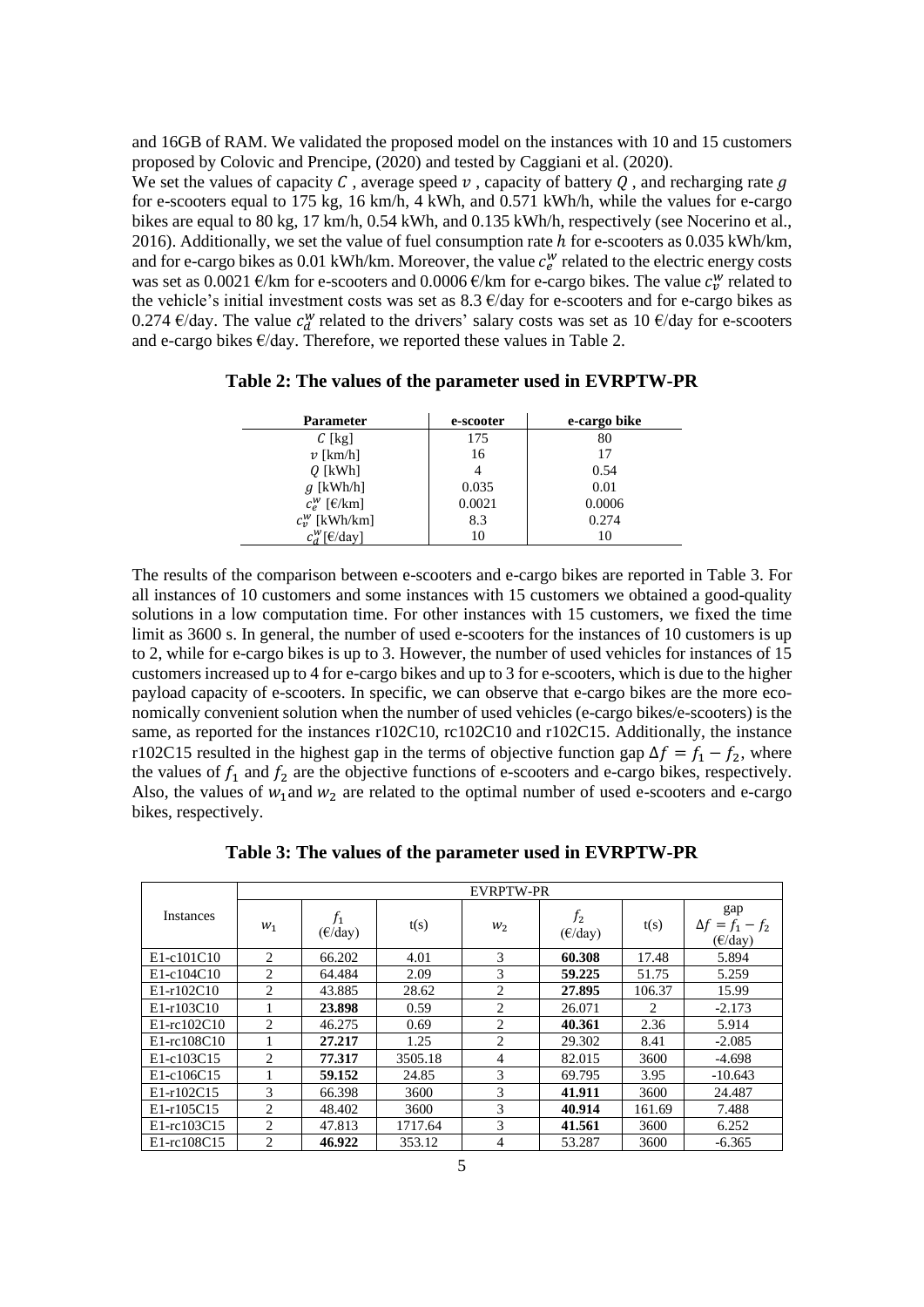Additionally, we analyzed the results by focusing on the costs in the objective function  $f_1$  and  $f_2$ which are the sum of three terms  $z_d$  - driver's salary costs,  $z_v$  - initial vehicles' investment costs, and  $z_e$  - energy costs. In specific,  $z_d$  is composed of two parts related to the  $z_d^f$  - fixed driver salary cost, and  $z_d^v$  – variable salary related to the shipment of the deliveries within the fixed time window. Therefore, in Table 3, we reported the detailed results of the objective functions  $f_1$  and  $f<sub>2</sub>$  for some instances of 10 and 15 customers. According to Table 3, we can observe that the term  $z_d$  related to drivers' salary costs has the most influence on the total costs of the objective function. In specific, by considering the policy with fixed drivers' salary costs  $z_d^f$ , we obtained the solutions where for some instances is more convenient to use e-scooter, while for others is more convenient e-cargo bikes. For example, in the case of instances c101C10 and r102C10, we can observe that the costs of e-scooters are higher compared to the e-cargo bikes due to the higher vehicles' investment costs. However, the e-scooter is suitable solution in the case of the instance c106C15, since the parameter  $z_d$  related to drivers' salary costs has a higher value for e-cargo bikes. On the other side, if we do not consider fixed drivers' salary cost, we evaluated that the most convenient solution for all instances is e-cargo bike.

| Instances | e-scooter |         |        |           | e-cargo bike |        |         |         |         |        |
|-----------|-----------|---------|--------|-----------|--------------|--------|---------|---------|---------|--------|
|           | $Z_d$     |         |        |           |              | $z_d$  |         |         |         |        |
|           | $z_d'$    | $z_d^v$ | $Z_e$  | $Z_{\nu}$ | $f_1$        | $z_d'$ | $z_d^v$ | $Z_e$   | $Z_{v}$ | $f_2$  |
| c101C10   | 20        | 29.578  | 0.024  | 16.6      | 66.202       | 30     | 29.479  | 0.0070  | 0.822   | 60.308 |
| r102C10   | 20        | 7.269   | 0.016  | 16.6      | 43.885       | 20     | 7.342   | 0.0049  | 0.548   | 27.895 |
| c106C15   | 10        | 40.829  | 0.0238 | 8.3       | 59.152       | 30     | 38.968  | 0.0053  | 0.822   | 69.795 |
| r105C15   | 20        | 11.775  | 0.0269 | 16.6      | 48.402       | 30     | 10.086  | 0.00646 | 0.822   | 40.914 |

**Table 3: The values of the parameter used in EVRPTW-PR**

#### **CONCLUSIONS**

In this paper, we adopted Electric Vehicle Routing Problem with Time Windows and Partial Recharging (EVRPTW-PR) model, where we proposed the comparison between e-cargo bikes and e-scooters for evaluating the best zero-emission vehicle for last-mile urban deliveries. We evaluated the comparison considering the minimization of the overall costs that include the vehicles' initial investment costs, drivers' salary cost and the energy costs. According to the comparison, we can observe the benefits in terms of overall costs that companies can receive by using e-scooters or e-cargo bikes. The comparison was tested on a set of instances provided by Colovic and Prencipe, (2020) in which for some instances is better to use e-cargo bikes and for other e-scooters. Furthermore, we observed from Table 3 that the driver's salary costs are the ones that influence the most the objective function. Finally, we can observe that both e-cargo bikes and e-scooters are acceptable solution in the terms of the gap difference.

In general, the model could be applicable for all type of deliveries, as well as the type of zeroemission vehicles, by varying the parameters of the vehicles, as shown in Table 2. For example, for food or post deliveries could be carried out a comparison between electric kick scooters and e-bikes. This model could be perceived as a first step for evaluating costs of logistic companies, but it could be extended in further developments by applying metaheuristic/heuristics as a solution approach for solving real case study. Another development will introduce in the comparisons the Environmental Life Cycle Costing to better understand the convenience of the systems from a wider perspective.